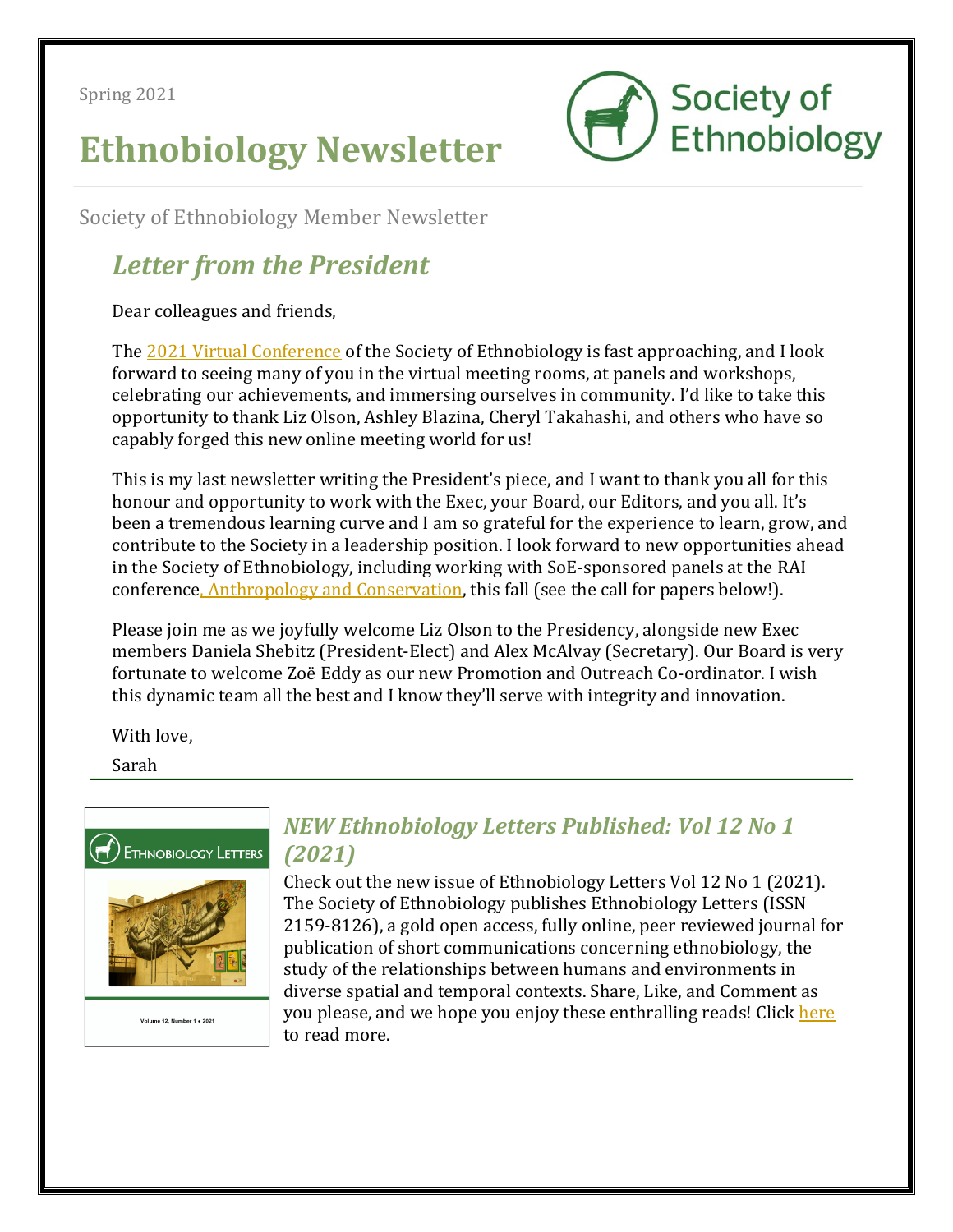#### *CALL FOR PAPERS - Anthropology and Conservation Virtual Conference 25-29 October 2021*

AI Joint Conference: Anthropology and Conservation Oct 25-29, 2021

CALL FOR PAPERS open until July 02, 2021

The Society of Ethnobiology has partnered with the Royal Anthropological Institute, Royal Botanical Gardens Kew Gardens, the Forest Peoples' Program, and others to convene the Anthropology and Conservation Virtual Conference. Panels are available to view, including four sponsored directly by the Society of Ethnobiology:

**Ethics and Advocacy - Organizing Equity and Decolonizing Ethnobiology** (Sarah Walshaw and Cissy Fowler) – Open for Papers!

**Ethnobiologists, Communities, and Collaboration for Conservation** (Liz Olson and James Welch) – Open for Papers!

**Lessons from the deep past: archaeological approaches to conservation** (Jade D'Alpoim Guedes and Isabel Rivera Collazo) – Open for Papers!

**Addressing Threats to Indigenous and Local Knowledge systems** (Álvaro Fernández-Llamazares and Dana Lepofsky) – Composed Roundtable

SoE members have been guaranteed Fellows' Rates for the conference (60 GBP) and concession rates apply to students (30 GBP) and low-income (15GBP). Please watch for news about any upcoming grants the SoE can make available for those interested.



**Society of Ethnobiology 43rd Annual Conference STARTS TOMORROW!**<br>
The conference will be held online from May 12–14, 20<br>
Because we are an international Society, we will be<br>
sessions scheduled at different time<br>  $\frac{1}{2}$ The conference will be held online from May 12-14, 2021. Because we are an international Society, we will have sessions scheduled at different times of the day to accommodate different time zones. In addition, there will be some asynchronous pre-recorded sessions. The main events will be scheduled according to the Mountain Time Zone (UTC-7) where the Pauite Tribe of Southern Utah, our co-host for this conference, is predominantly centered.

Use the hashtag #SoEthnobiology2021 to stay connected

Some quick tips and reminders!

- Please review the **FLOOR instructions** we sent out last week and this short video on **How to share your screen when you are presenting**
- You can access the FLOOR demo session now to test audio/video and screen sharing. Problems? Please see these **FLOOR Tips and FAQs** for how to troubleshoot.